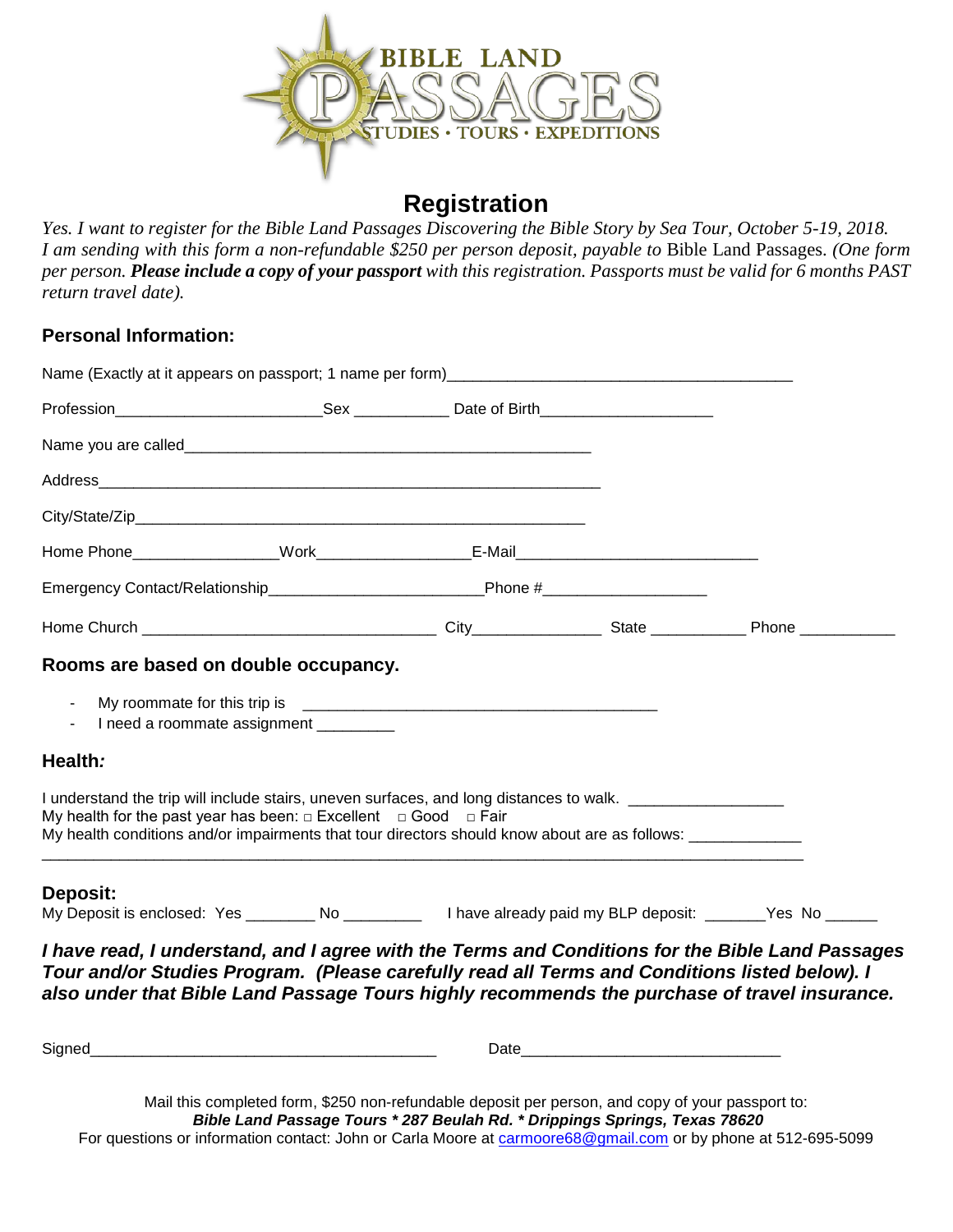

# **Terms and Conditions**

**10.29.17**

**Eligible Participants:** To safeguard the security and intent of the Bible Land Tour program, unless otherwise stated, the following rules apply to be eligible for participation in a Bible Land Passage tour.

1. Be a member of a local church or be the spouse, family member or friend of someone who is traveling on the above mentioned Bible Land Passages Tour.

2. Be 12 years of age or older.

3. Those under the age of 18 must be accompanied by an adult family member, legal guardian, or have special permission from the Tour Directors to attend. For a minor under the age of 18, to travel without either both parents or legal guardians, a notarized affidavit must be obtained and presented to airport or governmental officials upon departure and return to Singapore.

4. Must have a valid passport not expiring within six months of departure date.

5. Must agree to the terms and conditions as outlined on the registration documents

6. Must agree to abide by the principles of conduct as outlined in the New Testament and similar guidelines as outlined within the "Terms and Conditions" document overall.

7. Meet the health and physical disabilities criteria outlined below.

**Space is limited**. To maximize the travel and tour experience, and to keep cost affordable, a minimum and maximum number of passengers is set between 20 and 49. To ensure your place on this unique tour opportunity, please secure your reservation immediately by completing the registration form and making your deposit. Registration forms will be processed on a first-come, first served basis.

### **Cost:**

**Excursion costs**: **\$1500,** which includes lodging for four nights (two nights in Rome, one night in Jerusalem, one night in Galilee), all guides for tours in Rome, Athens, Naples, and transportation in Rome, Israel, Athens and Naples. (No excursions are offered through BLPT in Crete or Mykonos. Transportation costs and arrangements to the airport from the port in Rome will be on your own, but options for transportation will be provided in advance.) Excursion cost is to be paid to Bible Land Passage Tours (a **\$250 non-refundable per person deposit is required)**. **Cruise cost varies** depending upon time of booking and class of cabin. Cabin cost (will vary depending upon the state room and cruise line's price at the time of booking) per person range from approximately \$1240 per person, up to \$2440 per person (after September 1, \$2469 to \$3439). Cruise costs are to be paid directly to the cruise line. A **\$900 \*per cabin\* (not per person) deposit** is due to Celebrity Cruise Line. Call Celebrity Group Department - 1.888.727.4907 and use Group Code 2657910. **Airfare costs** to and from Rome will be each passenger's responsibility.

**Alcohol:** The consumption or purchase of alcoholic beverages is strictly prohibited.

**Clothing:** All participants are asked to abide by the principles of Christian modesty at all times. Recognizing that there are differing opinions about what in every situation constitutes modesty we nevertheless ask that tank-tops, sleeveless shirts, short-shorts or other revealing clothes NOT be worn at any time. (Catholic officials will not allow visitors to enter the Tomb at the Church of the Holy Sepulchre, and various other Christian sites, if shorts are above the knee).

**Swimming**: Recreational water activities are NOT a part of Bible Land Passages activities or program.

### **(Continued on next page)**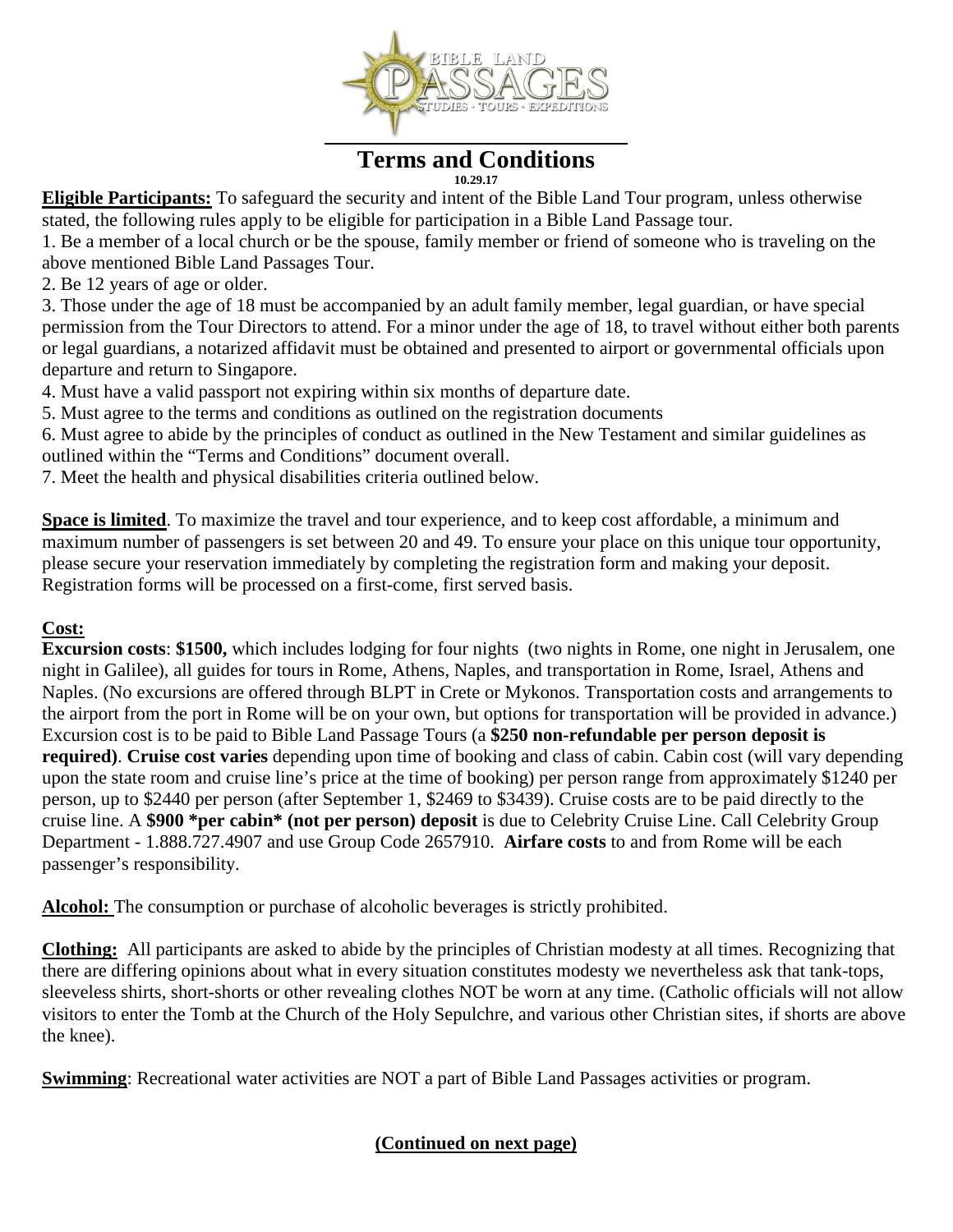**Conduct:** In an effort to ensure companionable group membership, Bible Land Passage Tours reserves the right to accept, reject, or expel any person whose conduct is deemed incompatible with the general well-being of the group as a whole.

### **Tour Price Includes:**

Standard hotels Abundant, delicious all-you-can-eat breakfast and dinner buffets Luxury coach transportation in Israel All entry fees to museums, special sites, holy sites, areas of interest (except for free day) Tips for guides, drivers, bellmen Airport taxes, service charges, government taxes, and fuel surcharges One suitcase per person at airports and hotels Maps and trip handouts Instructional Lessons, Bible Applications and Connections, and explanations at all sites

# **Hotels:**

Standard hotels in Jerusalem, Tiberias, and Rome.

**Price Does Not Include: Surcharge for payment by Credit card to Bible Land Passage Tours. Passport and** visa fees, phone calls, valet/laundry service, and other items of a strictly personal nature, excess baggage, beverages and meals not detailed in the itinerary, optional excursions, health or trip insurance. It is the responsibility of the Traveler to obtain and maintain a current passport in accordance with applicable laws, rules, and regulations. Pricing also does NOT include roundtrip airfare to and from Rome. It will be the responsibility of each participant to make and pay for their own flight arrangements.

### **Deposits and Final Payments**

### A non-refundable **deposit of \$250 per person is required upon registration**.

In the event that the tour does not materialize for any reason, deposits will be refunded.

## **Participants From Outside the United States**

Travelers whose origination point is from outside of the United States will need to contact John Moore for applicable details and costs, and the payment plan.

**Cancellation Policy:** Remember, space is limited so please reserve your spot on the tour today. All Cancellations must be received in writing. However, due to our already low cost we will not have excess monies to meet our contractual agreement with the airlines or Blue and White Israel Tours if passengers cancel after reservations are secured. In the event an emergency arises and you must cancel your reservation, **we will do our very best to refund as much of your money as possible.** However, we may not know the full financial impact of your cancellation until the actual day of our departure.

**Meals:** While in Israel and aboard the cruise ship, abundant delicious all-you-can-eat breakfast and dinner buffets are included in the cost of the tour.

**Tips & Taxes:** All currently known government taxes, local taxes, hotel taxes & service charges, airport taxes, security fees and fuel surcharges are included. These taxes and fees are controlled by the Government(s) and are subject to change without notice. Any additional taxes are the responsibility of the passenger.

**Gratuities:** Gratuities are included for Motor Coach Drivers, Guides, Dining Room Waiters, and baggage handling at hotels.

**Sightseeing:** Program as shown in the Day by Day Itinerary includes entrance fees to sites. Sites visited on Free Days are NOT included (i.e. Crete and Mykonos)

## **(Continued on next page)**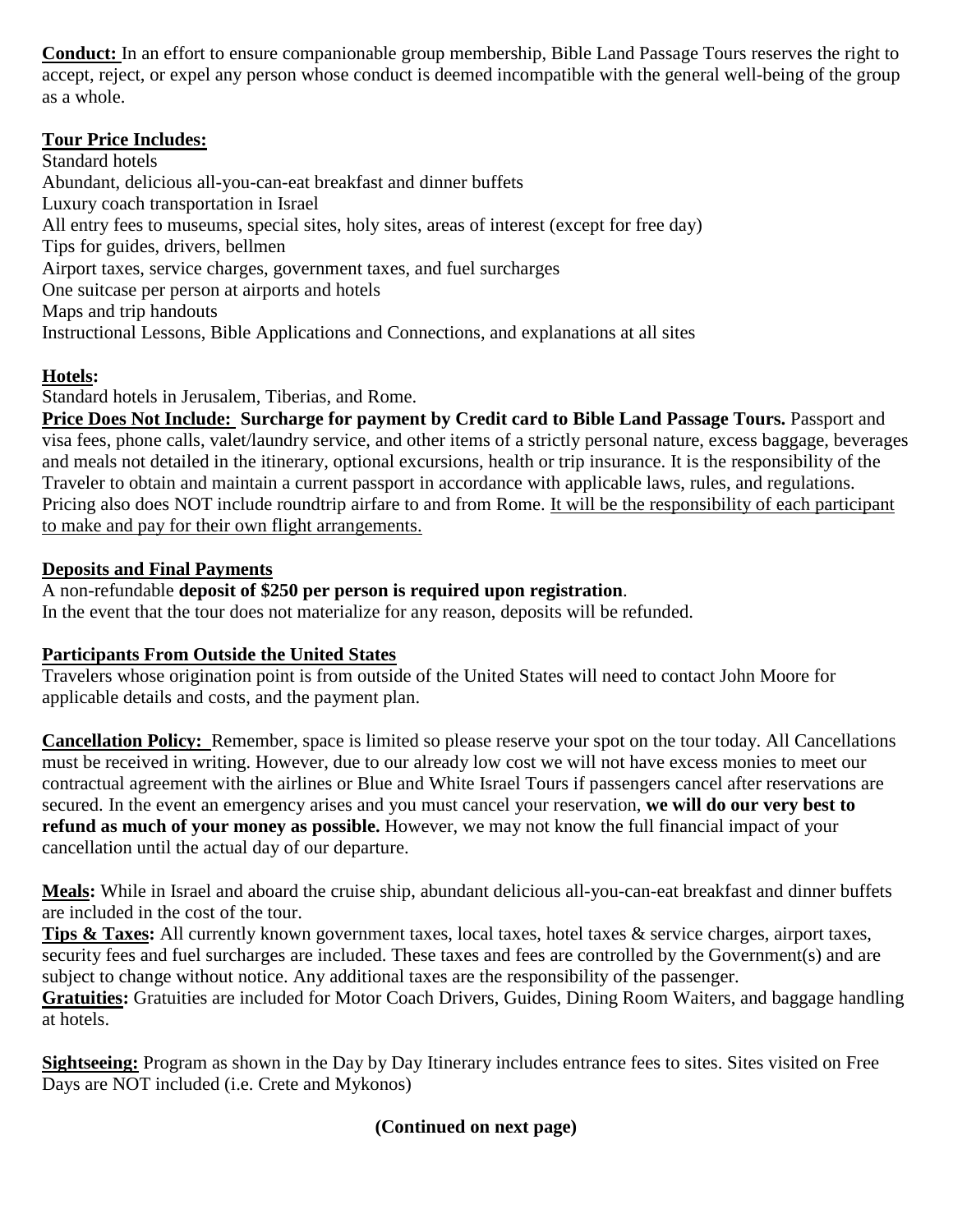**Health and Physical Disabilities**: The passenger warrants that he or she is physically and otherwise capable to endure the demands of the entire tour. Bible Land Passage Tours reserves the right to refuse passage to anyone with a physical or mental condition (in the opinion of Bible Land Passage Tours) that renders him or her incapable of participating in this tour or who (in the opinion of Bible Land Passage Tours) requires care beyond that which Bible Land Passage Tours can provide.

**Travel Insurance:** Travel Insurance (Trip and Health) is not included, but is strongly recommended. This will be the responsibility of each traveller to obtain.

#### **Luggage Restrictions and Packing:** PLEASE PACK LIGHT (you will be so glad you did) See

www.ricksteves.com/travel-tips/packing-light for packing tips and for some ideas about packing light.) For ease of travel and to expedite moving from place to place with land transportation, we need to limit our packing to one small (preferably) size suitcase per person, and to one small carry-on and/or backpack (or if you are a Rick Steves fan, then limit all your luggage to just one carry-on and backpack). Baggage handling for one standard size suitcase per person is included in the price. Due to limited motor coach capacity, this bag should have dimensions not exceeding 62 linear inches (length + width + height; including wheels and handles) and weight not exceeding 50 lbs. Carry-on bags are the responsibility of the passengers. One carry-on and one personal item are allowed. Dimensions for carry-on bags are not to exceed 9" X 14" X 22" inches.

### **Luggage Restrictions for flights arranged through BLP. A single checked bag fee (meeting airline**

**specifications) from Newark to Tel Aviv only is included in the price of the trip**. All other cost incurred for baggage on domestic flights are the responsibility of the passengers and to be paid by passenger directly to the airline at the time of check-in. Baggage Insurance is recommended. *Bible Land Passage Tours* is not responsible for loss or damage to passenger's baggage or other belongings.

#### **Passports:**

You will need a valid passport. Passports must be valid for 6 months PAST return travel date.

#### **Responsibility:**

Bible Land Passage Tours and Blue and White Israel Tours (BLPT & BWT) is acting merely as an agent for SUPPLIERS in selling travel-related services, or in accepting reservations or bookings for services that are not directly supplied by this agency such as air, ground transportation, hotel accommodations, meals, tours, cruises, etc. BLPT & BWT, therefore shall not be responsible for breach of contract or any intentional or careless actions or omissions on part of such SUPPLIERS, which result in any loss, damage, delay, or injury to you or your travel companions or group members. The airlines, hotels/lodges, motor coach companies and other suppliers providing services shall not be held responsible for accidents, loss of life, damage, baggage losses, or delays, due to strikes or to faults or defaults of any company used for the carrying out of this tour. The airlines and motor coach companies concerned are not to be held responsible for any acts, omissions or events during the time passengers are not on board their planes, buses or conveyances. In the event it becomes advisable for the comfort or well-being of the passengers, for any reason whatsoever, to alter the itinerary or arrangements, such alterations may be made without penalty to BLPT & BWT. Additional expenses, if any, shall be borne by the passengers. Unless the term "guaranteed" is specifically stated in writing on your tickets, invoice, reservations request, itinerary or vouchers, we do not guarantee any of such SUPPLIERS rates, bookings, reservations, connections, schedules, or handling of personal effects. BLPT & BWT its officers, owners, employees, and agents, shall not be held responsible, and shall be held harmless and released from any liability, for any accidents, injuries, illnesses, loss of life, damages, or losses caused to any Traveler in connection with terrorist activities, social or labor unrest, civil unrest, mechanical or construction failures or difficulties, diseases, local laws, climatic conditions, criminal or abnormal conditions or developments, or any other actions, omissions, or conditions outside of our control or due to any negligence. For information concerning possible dangers at international destinations, contact the Travel Advisory Section of the U.S. State Department. For medical information, call the Public Health Service.

### **(Continued on next page)**